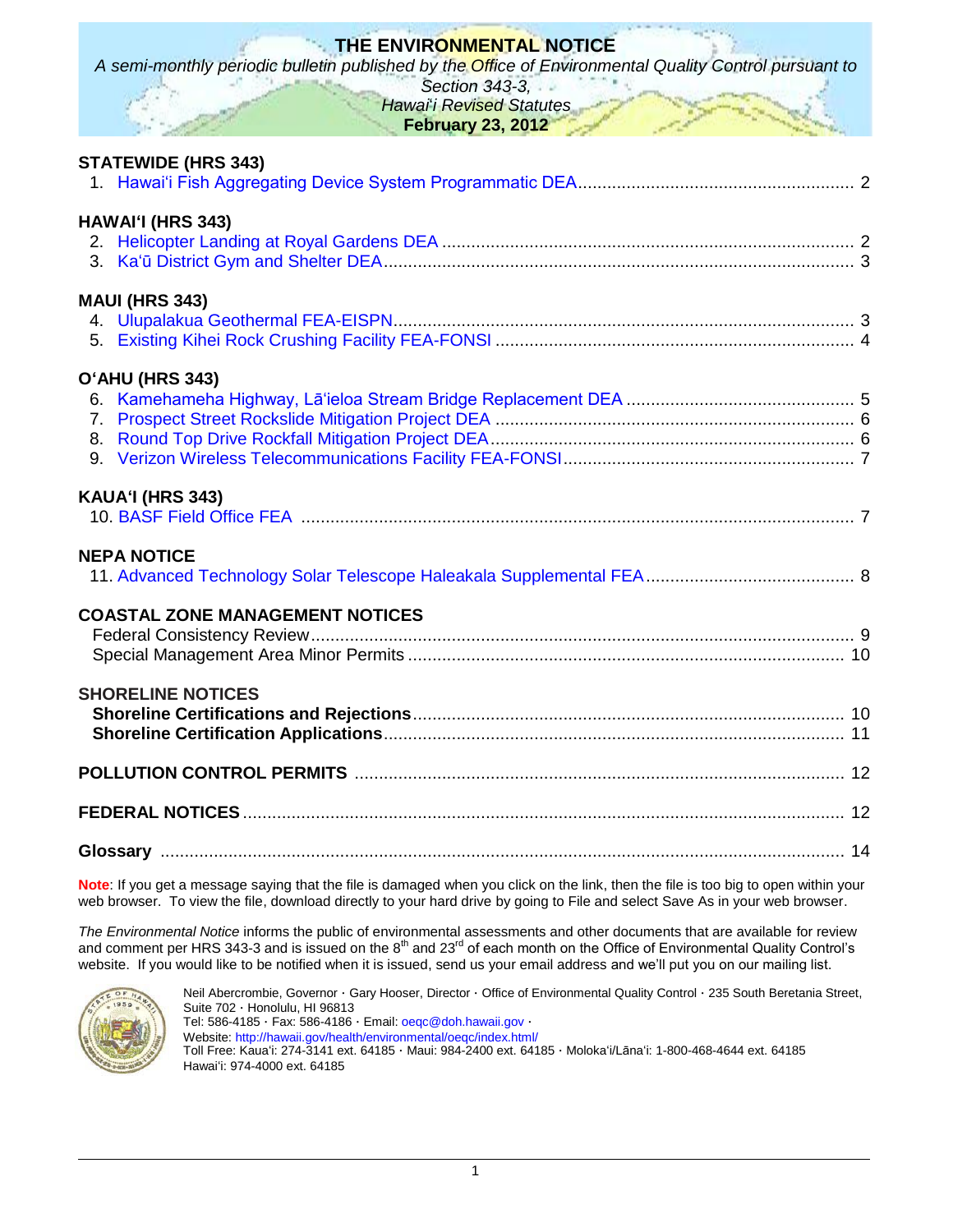

# **STATEWIDE (HRS 343)**

### **1. [Hawaiʻi Fish Aggregating Device System Programmatic Draft EA](http://oeqc.doh.hawaii.gov/Shared%20Documents/EA_and_EIS_Online_Library/Statewide/2010s/2012-02-23-DEA-Statewide-Fish-Aggregating-Devise-Program.pdf)**

| Island:   | Statewide |
|-----------|-----------|
| District: | Statewide |

**TMK:** Various locations

### **Permits:**

### **Proposing/Determination**

**Agency:** Division of Aquatic Resources; Department of Land and Natural Resources; State of Hawaiʻi; 1151 Punchbowl Street, Room 330; Honolulu, Hawaiʻi 96813. Contact: Mr. Francis Oishi, (808) 587-0094



**Consultant:** Kim N. Holland Ph.D.; Hawaiʻi Institute of Marine Biology; PO Box 1346; Kaneʻohe, Hawaiʻi 96744; (808) 236-7410

**Status:** Anticipated Finding of No Significant Impact. 30-day comment period begins; comments are due on March 23, 2012. Send comments to the Proposing Agency and the Consultant.

During the previous 25 years of operation of the existing Fish Aggregating Device (FAD) system, there have been no reports of deleterious interactions with any protected species. FAD sites range from 2 to 15 miles offshore. Based on this fact and the design of the FAD components, it can reasonably be stated that the proposed action will not affect the various marine mammals and turtles known to frequent Hawaiian waters. This PEA determines that, based on current data and past performance, the 54 FADs in waters around the main Hawaiian Islands will have no significant negative impact on the quality of the environment or cultural resources.

# **HAWAIʻI (HRS 343)**

### **2. [Helicopter Landing Area at Royal Gardens Draft EA](http://oeqc.doh.hawaii.gov/Shared%20Documents/EA_and_EIS_Online_Library/Hawaii/2010s/2012-02-23-DEA-Helicopter-Landing-at-Royal-Gardens.pdf)**

|                    |                                                                                      | Rainbow Fal<br>Liliuokalan<br>Gardens                          |
|--------------------|--------------------------------------------------------------------------------------|----------------------------------------------------------------|
| Island:            | Hawaiʻi                                                                              | <b>The Big Island</b><br>Nanawale                              |
| <b>District:</b>   | Puna                                                                                 | <b>Keaulhous</b>                                               |
| TMK:               | (3rd) 1-1-114:022                                                                    | Hawaii Volcano<br><b>National Park</b><br>Puuhonua<br>National |
| <b>Permits:</b>    | <b>County Special Permit</b>                                                         | <b>Black Sand</b><br>Park<br>Beach<br>Kealakekua<br>Bay        |
| <b>Applicant:</b>  | Paradise Helicopters, PO Box 5371, Kailua-Kona Hawai'i<br>96745.                     | Helicopter<br>Landing<br>· Naalehu<br>Project<br>Pohue Ba      |
|                    | Contact: Greg Mooers, 880-1455                                                       | Kaalualu Bay                                                   |
| <b>Approving</b>   |                                                                                      |                                                                |
| Agency:            | Hawai'i County Planning Department, 101 Pau'ahi Street, Suite 3, Hilo Hawai'i 96720. |                                                                |
|                    | Contact: Jeff Darrow 961-8158                                                        |                                                                |
| <b>Consultant:</b> | Geometrician Associates, PO Box 396, Hilo Hawai'i 96721. Ron Terry, (808) 969-7090   |                                                                |

**Status:** Anticipated Finding of No Significant Impact. 30-day comment period begins; comments are due on March 23, 2012. Send comments to the Applicant and the Consultant.

Paradise Helicopters is seeking permission through a Special Permit to develop and utilize a 15 by 15-foot standalone platform for helicopter landing placed within a 100 by 100-foot clearing on a 1.003 acre property owned by Jack Thompson in the Royal Gardens Subdivision of Puna. A Helicopter Landing Area is a permitted use for the property, which has agricultural County zoning and is within the State Land Use Agricultural District, subject to issuance of a Special Permit by the County of Hawai'i. The subdivision has been inundated by lava flows from Kilauea and is uninhabited except by Mr. Thompson. His is the only occupied home within two miles in any direction. All roads leading to the subdivision have been buried by lava and Mr. Thompson is obliged to walk three miles to access his home.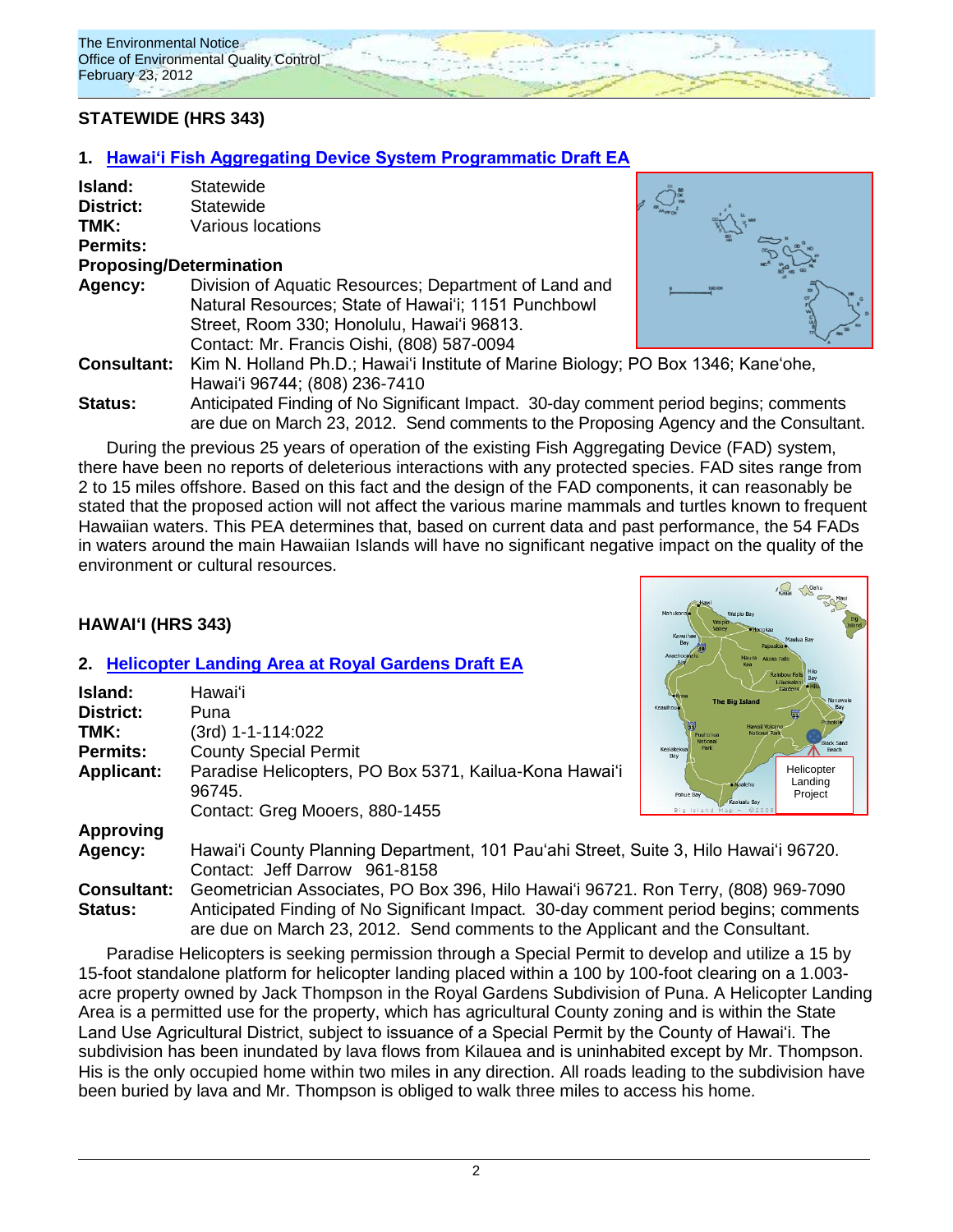

Paradise Helicopters used the subject property as a landing area in the past and is unaware of any environmental problems in the area. The landing would take place as an additional feature of existing tours that already fly over the property. The project site has no rare or endangered flora or cultural resources. Wide-ranging endangered birds and the Hawaiian hoary bat might occasionally be present but would not be adversely affected. Volcano helicopter tour noise has generated complaints from residents and others concerned with natural and cultural resources, and this larger issue is being dealt with through the National Park's Air Tour Management Plan process.

# **3. [Ka'ū District Gym and](http://oeqc.doh.hawaii.gov/Shared%20Documents/EA_and_EIS_Online_Library/Hawaii/2010s/2012-02-23-DEA-Kau-District-Gym-and-Shelter.pdf) Shelter Draft EA**

| Island:                        | Hawaiʻi                                               |
|--------------------------------|-------------------------------------------------------|
| <b>District:</b>               | Puna                                                  |
| TMK:                           | $(3)$ 9-6-005:008 (portion)                           |
| <b>Permits:</b>                | Height and Parking Variances, Plan Approval, National |
|                                | Pollutant Discharge Elimination System Permit,        |
|                                | <b>Grading/Building Permits</b>                       |
| <b>Proposing/Determination</b> |                                                       |
|                                |                                                       |

**Agency:** Department of Public Works, Aupuni Center, 101 Pauʻahi Street, Suite 7, Hilo, HI 96720. Contact: David Yamamoto, 808-961-8466



**Consultant:** PBR HAWAII, 1001 Bishop Street, ASB Tower, Suite 650, Honolulu, Hawai'i 96813. Contact: Tammy Kapali, (808) 521-5631

**Status:** Anticipated Finding of No Significant Impact. 30-day comment period begins; comments are due on March 23, 2012. Send comments to the Proposing Agency and the Consultant.

The Ka'ū District Gym and Shelter will be a new gymnasium located on the school grounds of the Ka'ū High and Pāhala Elementary. The facility will be jointly used by the school and the community and managed by the County Department of Parks & Recreation. The facility will be designed as a hurricane and vog shelter for an area that is the most vulnerable in the State to vog and where the existing shelter does not meet minimum hurricane shelter criteria. The existing gym is old and too small for the wide range of athletic, school assembly, and community needs.

The following potential adverse impacts would be mitigated:

- Potential distraction to night-flying birds from exterior lighting. The design will specify minimal shielded security lighting. All other exterior lighting would be turned on only as needed and designed in accordance with the County's exterior lighting standards.
- Noise impacts to neighbors. Operational policies will require activities to cease no later than 10:00 p.m.
- Lava tubes. Geotechnical surveys located no significant lava tubes underlying the Site.

The only unavoidable impact would be the obstruction of views for a few residents. The views of most residents are already blocked by existing school buildings or trees. The benefits provided by the higher ceiling for athletic activities and plantation-style roof line offset the unavoidable impact. There are no impacts to endangered species; the Project is not located in a flood, tsunami, or high lava flow hazard zone.

# **MAUI (HRS 343)**

| 4. Ulupalakua Geothermal Lease & Subzone Modification FEA - |
|-------------------------------------------------------------|
| <b>EISPN</b>                                                |

| Island:          | Maui                                                                                                                                                           | i Ulubalakua l<br><b>I</b> Geothermal |
|------------------|----------------------------------------------------------------------------------------------------------------------------------------------------------------|---------------------------------------|
| <b>District:</b> | Makawao                                                                                                                                                        | Legend                                |
| TMK:             | (2) 2-1-009:001; 2-1-004: 006, 016-029, 032-035, 049,<br>071.106-107                                                                                           |                                       |
| Permits:         | Geothermal Resource Subzone Expansion, Mining (Geothermal) Lease of State Lands,<br>Mining (Geothermal) Lease of Reserved Lands, Geothermal Exploration Permit |                                       |

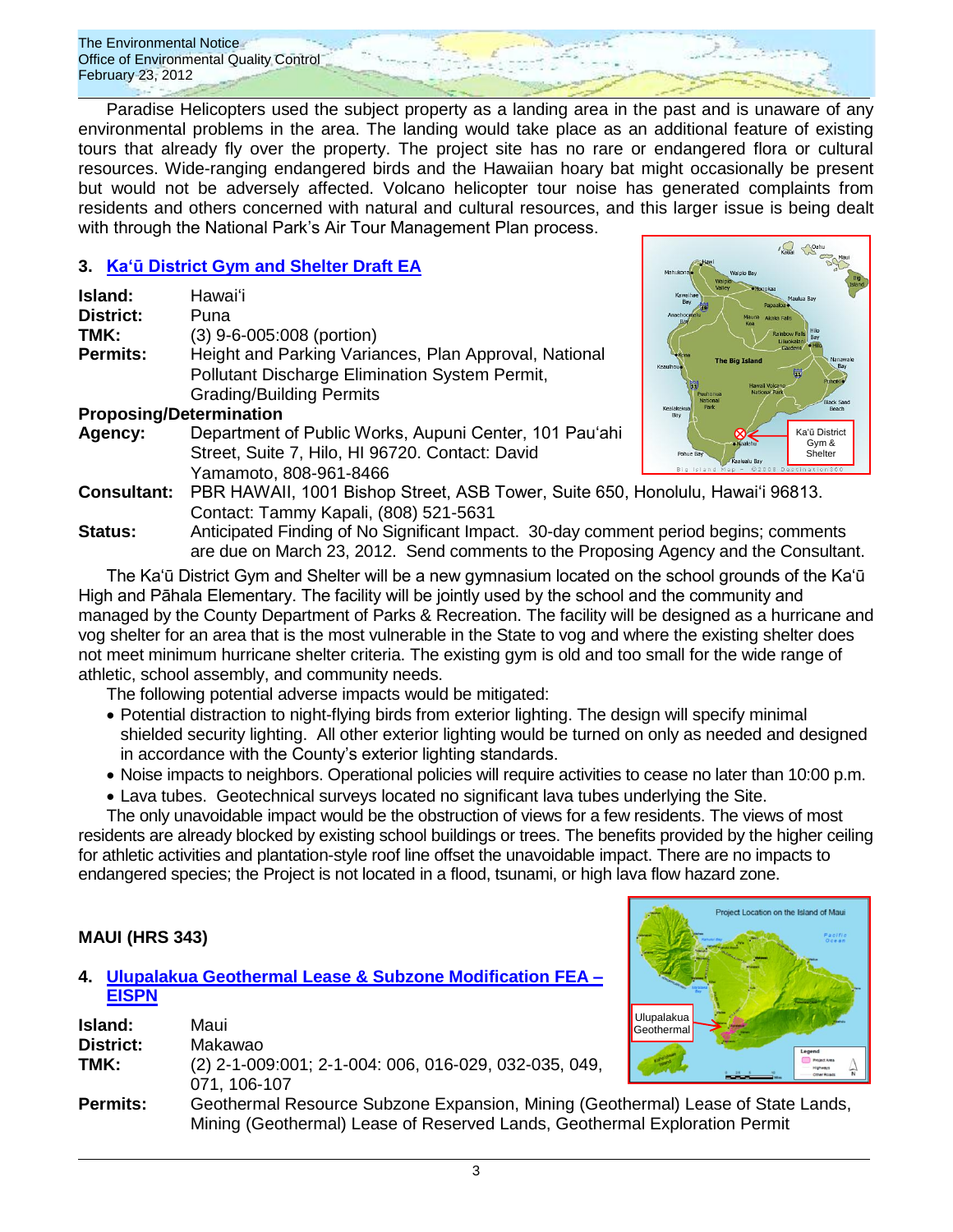| The Environmental Notice<br>February 23, 2012 | <b>Office of Environmental Quality Control</b>                                        |
|-----------------------------------------------|---------------------------------------------------------------------------------------|
| <b>Applicant:</b>                             | Ormat Technologies Inc., 6225 Neil Road, Reno, NV 89511. Contact: Bill Sherman, (775) |
|                                               | 356-9029 Ext. 32232                                                                   |
| <b>Accepting</b>                              |                                                                                       |
| <b>Authority:</b>                             | Hawai'i State Board of Land and Natural Resources, P.O. Box 621, Honolulu, HI 96809.  |
|                                               | Contact: Carty Chang, (808) 587-0230                                                  |
| <b>Consultant:</b>                            | Geometrician Associates, PO Box 396, Hilo, Hawai'i 96721.                             |
|                                               | Contact: Ron Terry, (808) 969-7090                                                    |
| Status:                                       | The Hawai'i State Board of Land and Natural Resources has determined that an          |
|                                               | environmental impact statement is required. 30-day comment period begins; comments    |
|                                               | are due on March 23, 2012. Send comments to the Applicant and Consultant              |

Ormat Technologies Inc. ("Ormat") is applying to the Hawai'i State Board of Land and Natural Resources) for (1) a geothermal mining lease of reserved lands occupied by Ulupalakua Ranch, Inc.; (2) a geothermal mining lease of State lands adjacent to Ulupalakua Ranch, and; (3) expansion of the Geothermal Resource Subzone (GRS) that currently includes part of the reserved lands and State lands. All subject parcels are occupied by Ulupalakua Ranch and used for grazing and related ranch activities, including the 800-acre State parcel. Ormat has agreements with Ulupalakua Ranch to conduct geothermal development activities on parts of the reserved lands and has received assignment of Ulupalakua Ranch's right to obtain a mining lease of the reserved lands. Certain areas of Ulupalakua Ranch and State lands would be "no surface occupancy" areas where no geothermal development activities would be conducted on the land's surface.

The EIS will provide an overview of the benefits and adverse impacts of geothermal development here to nearby communities and the island of Maui. Exploratory studies indicate there may be a commercially useable geothermal resource. If the State mining leases are obtained and the GRS is expanded, Ormat may seek permits/ approvals to conduct exploratory drilling and determine the number and location(s) of exploratory wells, preparing follow-up Chapter 343 documents to disclose environmental impacts related to the wells. If testing leads to discovery of a commercially useable geothermal resource, Ormat would determine the feasibility of constructing a plant to generate electricity and selling the electricity to an off-taker such as Maui Electric Company. Ormat would select a geothermal plant location that maximizes the efficiency of the operation and minimizes adverse impacts, preparing follow-up Chapter 343 documents to disclose environmental impacts related to construction and operation of the plant.

# **5. [Existing Kihei Rock Crushing Facility Final EA](http://oeqc.doh.hawaii.gov/Shared%20Documents/EA_and_EIS_Online_Library/Maui/2010s/2012-02-23-FEA-Existing-Kihei-Rock-Crushing-Facility.pdf) – FONSI**

| Island:            | Maui                                                                         | Approxim                |
|--------------------|------------------------------------------------------------------------------|-------------------------|
| <b>District:</b>   | Makawao                                                                      | ocation (<br>Project Si |
| TMK:               | (2) 2-2-002:078                                                              |                         |
| <b>Permits:</b>    | District Boundary Amendment, Community Plan Amendment,                       |                         |
|                    | Change in Zoning, County Special Use Permit                                  |                         |
| <b>Applicant:</b>  | Pacific Rim Land, Inc., P.O. Box 220, Kihei, Hawai'i 96753.                  |                         |
|                    | Contact: Blanca Lafolette, (808) 874-5263                                    |                         |
| <b>Approving</b>   |                                                                              | igure <sup>-</sup>      |
| Agency:            | Maui County Planning Commission, 250 South High Street,                      | ଊ                       |
|                    | Wailuku, Hawai'i 96793. Contact: William Spence, (808) 270-7735              |                         |
| <b>Consultant:</b> | Munekiyo & Hiraga, Inc., 305 High Street, Suite 104, Wailuku, Hawai'i 96793. |                         |
|                    | Contact: Mich Hirano, (808) 244-2015                                         |                         |
| Status:            | Finding of No Significant Impact (FONSI) Determination                       |                         |

Pacific Rim Land, Inc. (PRL) seeks a Community Plan Amendment (CPA) to the Kihei-Makena Community Plan's land use map, a Change in Zoning (CIZ), a State Land Use District Boundary Amendment (DBA), and a County Special Use Permit (CUP) for the existing Kihei Rock Crushing Facility (KRCF) site identified by Tax Map Key (2)2-2-002:078, Kihei, Maui, Hawaiʻi. The requested land use entitlements facilitates the existing heavy industrial use of this site with appropriate land use designations to establish the long-term use of the KRCF, a relatively small scale operation.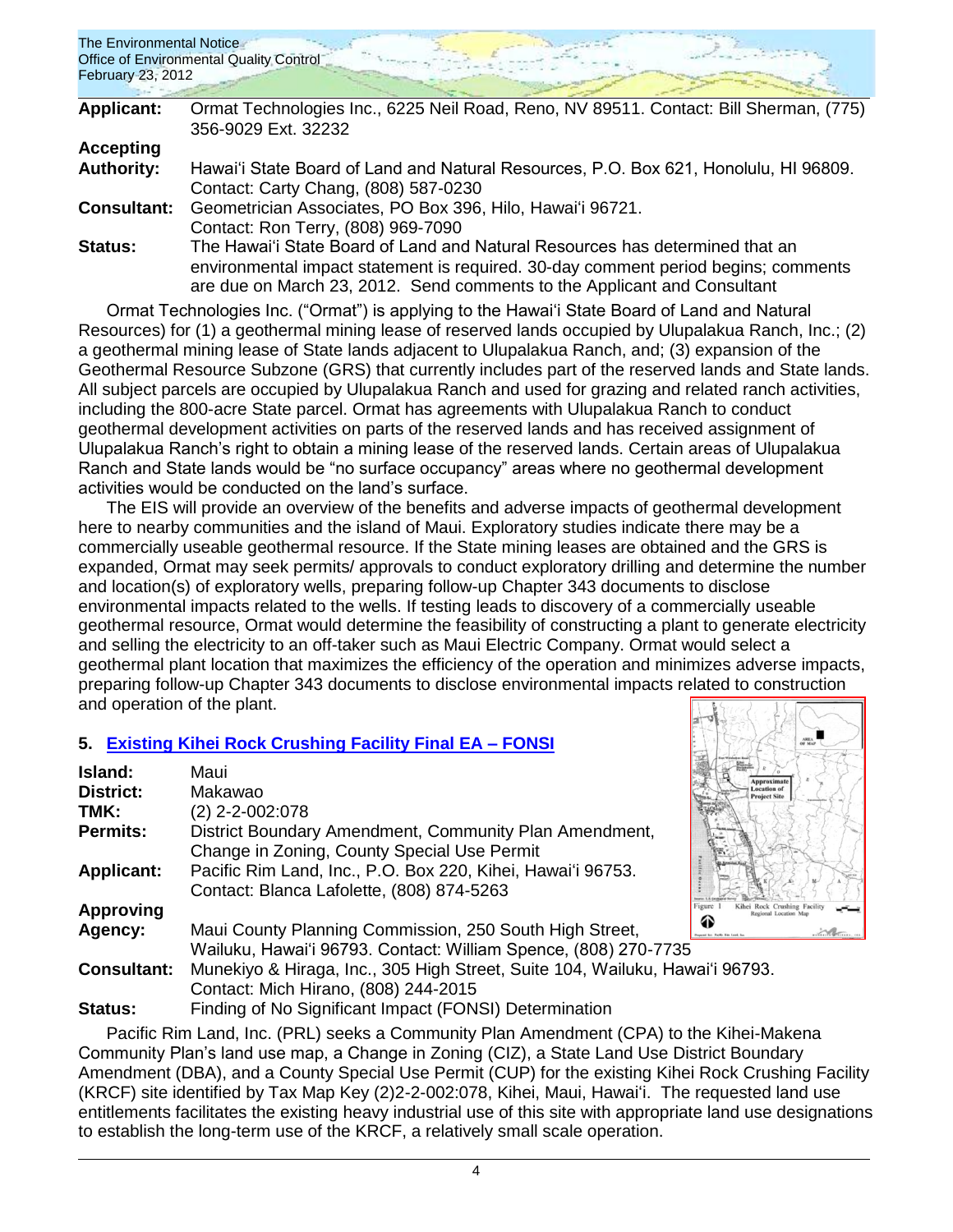The project site is currently designated as "Agricultural" under the State Land Use District; "Agriculture" in the Kihei-Makena Community Plan; and "Agricultural" by Maui County Zoning. PRL seeks a State Land Use DBA from "Agricultural" to "Urban" district, a CPA from "Agriculture" use to "Heavy Industrial" use and a CIZ from "Agricultural" district to "M2, Heavy Industrial" district.

The KRCF is located on a 14.5-acre parcel owned by PRL, east of Piʻilani Highway, about 200 feet south of the Kihei Wastewater Reclamation Facility. The KRCF crushes rock brought onto the site to make aggregate, stockpiles and stores the aggregate used in South Maui road building and construction activities. A construction baseyard for trailers, stockpiles, and construction equipment is on a small portion of the site.

The KRCF was originally established in 1979 for the Piʻilani Highway construction, the site being in continuous operation by Goodfellow Bros. since 1979. The facility has been operating under a State Land Use Special Use Permit and County Conditional Permit, valid until October 2016 and November 2017, respectively. No operational changes are proposed at this time. New improvements would be limited to upgrading the existing waterline to meet fire flow requirements for heavy industrial uses.

# **OʻAHU (HRS 343)**

# **6. Kamehameha Highway, Lāʻ[ieloa Stream Bridge Replacement Draft EA](http://oeqc.doh.hawaii.gov/Shared%20Documents/EA_and_EIS_Online_Library/Oahu/2010s/2012-02-23-DEA-Kamehameha-Hwy-Laieloa-Stream-Bridge-Replacement.pdf)**

| Island:<br><b>District:</b><br>TMK:<br><b>Permits:</b> | Oʻahu.<br>Ko'olauloa<br>$(1)5 - 5 - 02$ , 5-5-03, $(1)5 - 5 - 06$ , $(1)5 - 5 - 11$ , $(1)5 - 5 - 13$ , & $(1)5 - 5 - 14$<br>Special Management Area (SMA) Permit; Hawai'i Coastal<br>Zone Management Program Federal Consistency<br>Determination; National Pollutant Discharge Elimination<br>System (NPDES) General Permit (Storm Water Associated<br>with Construction Activity); NPDES General Permit<br>(Construction Activity Dewatering Effluent); Section 106 of<br>National Historic Preservation Act (NHPA) Compliance;<br>Endangered Species Act (ESA) Section 7 Evaluation |  |
|--------------------------------------------------------|-----------------------------------------------------------------------------------------------------------------------------------------------------------------------------------------------------------------------------------------------------------------------------------------------------------------------------------------------------------------------------------------------------------------------------------------------------------------------------------------------------------------------------------------------------------------------------------------|--|
| <b>Proposing/Determination</b>                         |                                                                                                                                                                                                                                                                                                                                                                                                                                                                                                                                                                                         |  |
| Agency:                                                | State of Hawai'i, Department of Transportation, Highways                                                                                                                                                                                                                                                                                                                                                                                                                                                                                                                                |  |
| <b>Consultant:</b>                                     | Division, Design Branch, 869 Punchbowl Street, Honolulu, HI 96813.<br>Contact: Christine Yamasaki, (808) 692-7568<br>AECOM Technical Services, Inc., 1001 Bishop Street Suite 1600, Honolulu, HI 96813.<br>Contact: Marian Nakama, 808-521-3051                                                                                                                                                                                                                                                                                                                                         |  |

**Status:** Anticipated Finding of No Significant Impact. 30-day comment period begins; comments are due on March 23, 2012. Send comments to the Proposing Agency and the Consultant.

The State of Hawai'i, Department of Transportation, Highways Division is proposing to demolish the existing Lāʻieloa Stream Bridge, and replace it with a new bridge approximately 46 feet-4 inch wide and 55 feet long. The new, single-spanned bridge will consist of two 12 feet wide vehicular travel lanes for 2 way traffic and two 10 feet wide paved shoulders, to be shared as walk/bikeways, compliant with current Americans with Disabilities Act guidelines. A temporary diversion road and bridge will be constructed to route traffic and pedestrians around the bridge work area during construction. The project need arises from age, deterioration and a lack of compliance with current live load, seismic and safety requirements. The project purpose is to provide a safe facility for motorists, pedestrians and bicyclists using Kamehameha Highway in Lāʻie.

The proposed project is not expected to result in significant adverse impacts to the community, nor its various cultural, social, economic, and environmental resources. Short term impacts may include traffic, noise and air quality disturbances to nearby residents. These impacts will be temporary and appropriately mitigated. Conditions will return to their original state upon completion of the project.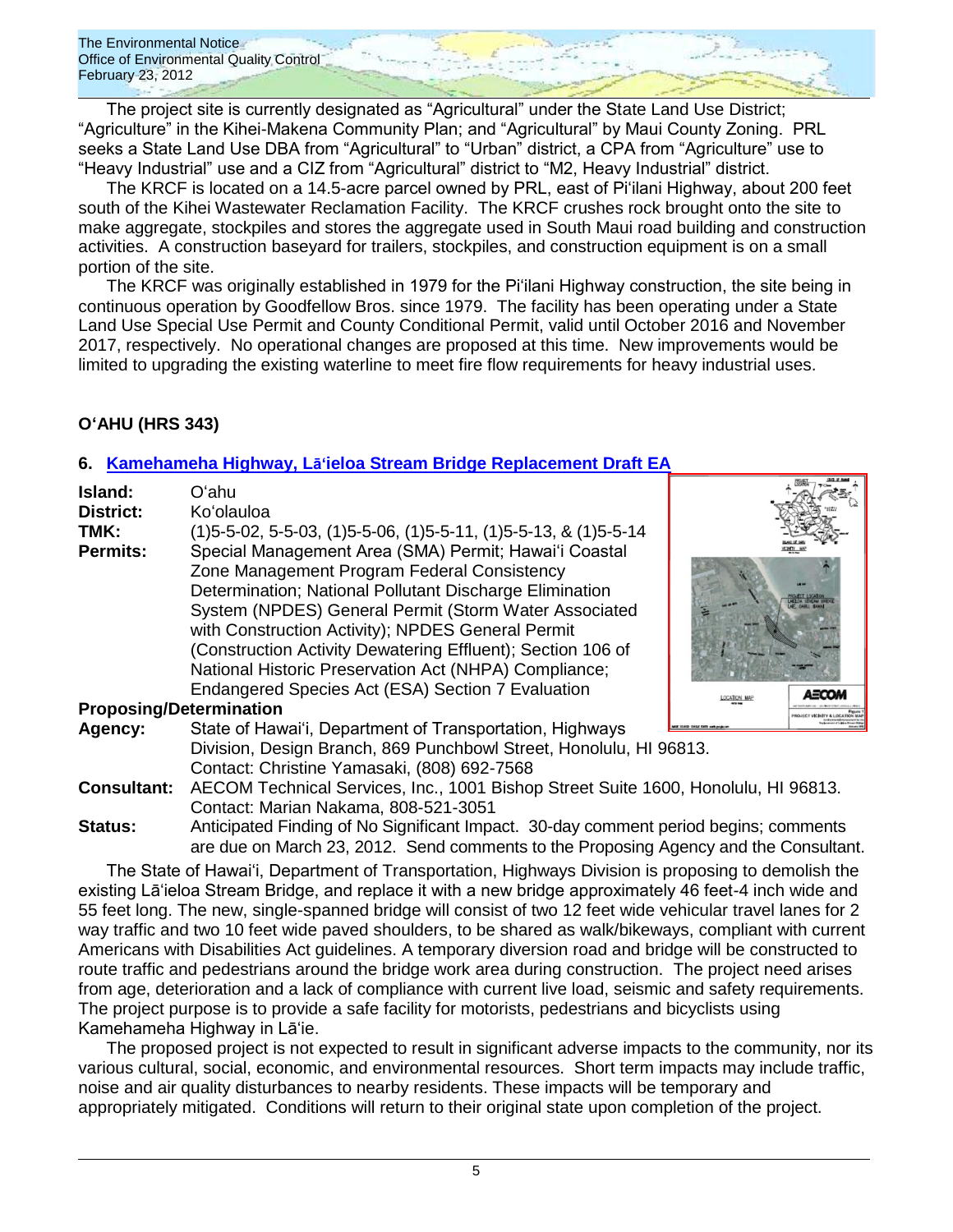# **7. Prospect Street [Rockslide Mitigation Project Draft EA](http://oeqc.doh.hawaii.gov/Shared%20Documents/EA_and_EIS_Online_Library/Oahu/2010s/2012-02-23-DEA-Prospect-Street-Rockfall-Mitigation.pdf)**

| <b>Island:</b>                 | Oʻahu                                                                               |  |
|--------------------------------|-------------------------------------------------------------------------------------|--|
| District:                      | Honolulu                                                                            |  |
| TMK:                           | 2-2-005:001                                                                         |  |
| <b>Permits:</b>                | Special District Permit (Minor)                                                     |  |
| <b>Proposing/Determination</b> |                                                                                     |  |
| Agency:                        | City & County of Honolulu, Department of Design &                                   |  |
|                                | Construction, 650 South King Street, 15 <sup>th</sup> Floor,                        |  |
|                                | Honolulu, Hawai'i 96813. Contact: Michael Yamasaki, (808) 768-8824                  |  |
| <b>Consultant:</b>             | AECOM Technical Services, Inc., 1001 Bishop Street, Suite 1600, Honolulu, Hawai'i   |  |
|                                | 96813-3920. Contact: Ardalan Nikou, (808) 529-7223                                  |  |
| Statue                         | Anticinated Finding of No Significant Impact - 30-day comment period begins: commer |  |



**Status:** Anticipated Finding of No Significant Impact. 30-day comment period begins; comments are due on March 23, 2012. Send comments to the Proposing Agency and the Consultant.

The City and County of Honolulu proposes the Rockslide Potential Inspection and Mitigation Improvements project to mitigate rockfall hazard along Prospect Street in order to reduce the threats to public health and safety by implementation of rockfall protection measures that would be installed within the City and County right-of-way. The existing slope has a multitude of potentially hazardous rocks, creating a high potential for rockfalls to reach the roadway. Rockfall mitigation is needed to reduce these identified risks to public health and safety for users along Prospect Street. The proposed action includes installing rockfall impact fences, concrete jersey barriers, draped wire mesh, and shoulder widening along Prospect Street.

To determine whether the Proposed Action would have a significant impact on the human, natural, or historic environments, the project, its anticipated direct and indirect effects, and the short-term, longterm, and cumulative impacts have been evaluated. Based on the discussion of impacts and mitigation measures contained in the EA and the evaluation of the significance criteria, it is anticipated that the proposed project would not have a significant adverse impact on the environment. Therefore a Finding of No Significant Impact is anticipated.

# **8. [Round Top Drive Rockslide Mitigation Project Draft EA](http://oeqc.doh.hawaii.gov/Shared%20Documents/EA_and_EIS_Online_Library/Oahu/2010s/2012-02-23-DEA-Round-Top-Drive-Rock-Slide-Mitigation-Project.pdf)**

| Island:            | Oʻahu                                                        |
|--------------------|--------------------------------------------------------------|
| <b>District:</b>   | <b>Honolulu</b>                                              |
| TMK:               | 2-5-019:003                                                  |
| <b>Permits:</b>    | Conservation District Use (HAR 13-5); State Historic         |
|                    | Preservation Review (HRS Chapter 6E-8; HAR 13-275)           |
|                    | <b>Proposing/Determination</b>                               |
| Agency:            | City & County of Honolulu, Department of Design &            |
|                    | Construction, 650 South King Street, 15 <sup>th</sup> Floor, |
|                    | Honolulu, Hawai'i 96813. Contact: Michael Yamasaki,          |
|                    | (808) 768-8824                                               |
| <b>Consultant:</b> | AECOM Technical Services, Inc., 1001 Bishop Street, Su       |
|                    | 96813-3920. Contact: Ardalan Nikou, (808) 529-7223           |
| Status:            | Anticipated Finding of No Significant Impact. 30-day com     |



iite 1600, Honolulu, Hawaiʻi ment period begins; comments are due on March 23, 2012. Send comments to the Proposing Agency and the

Consultant.

The City and County of Honolulu proposes the Rockfall Mitigation project to reduce the potential for rockfall hazards on state lands adjacent to Round Top Drive by implementation of slope stabilization measures. The existing slope has a multitude of potentially hazardous rocks, creating a high potential for rockfalls and landslides to reach the roadway. Rockfall mitigation and slope stabilization measures are needed to reduce these identified risks to public health and safety for users of the road corridor.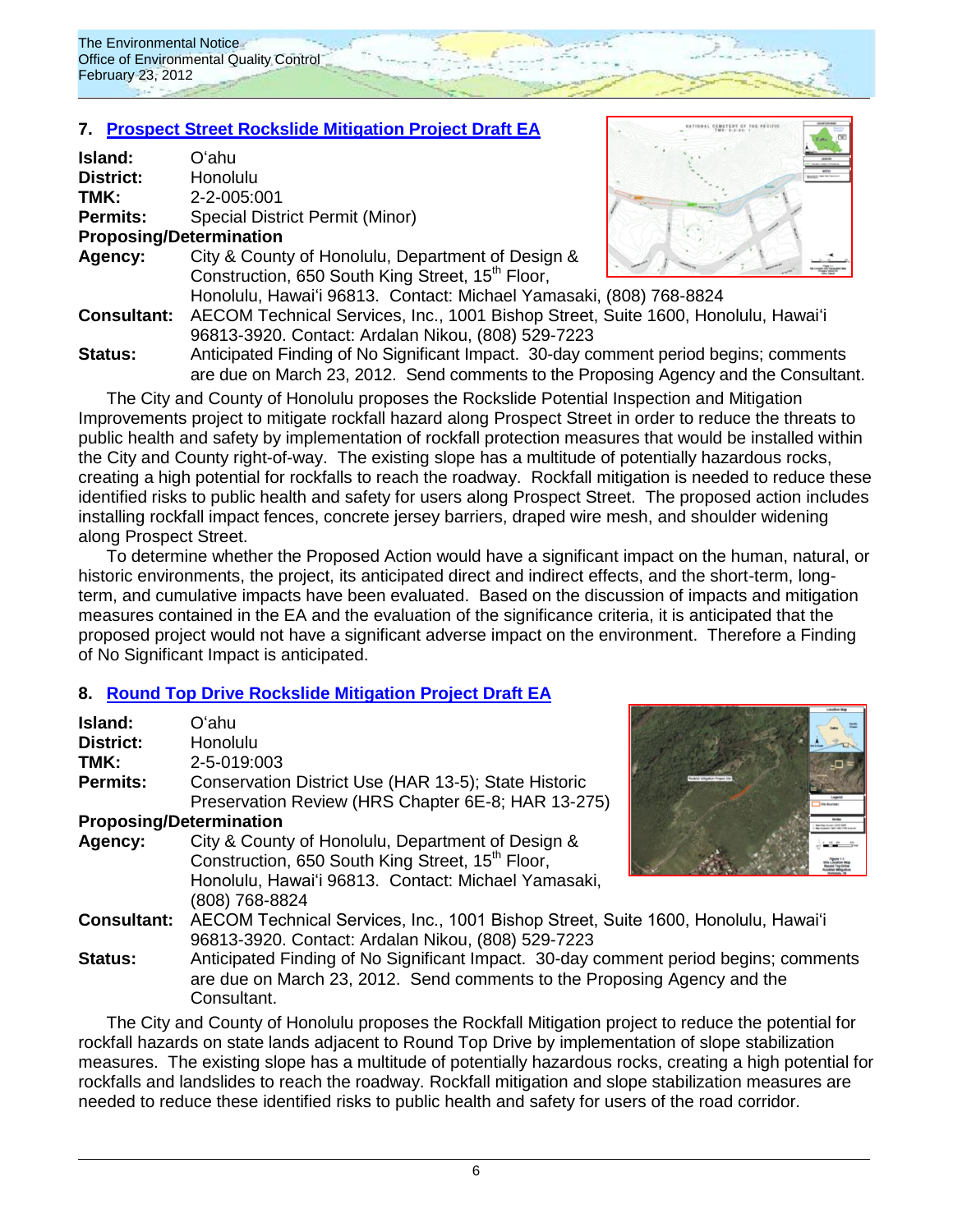To determine whether the Proposed Action would have a significant impact on the human, natural, or historic environments, the project, its anticipated direct and indirect effects, and the short-term, longterm, and cumulative impacts have been evaluated. Based on the discussion of impacts and mitigation measures contained in the EA and the evaluation of the significance criteria, it is anticipated that the proposed project would not have a significant adverse impact on the environment. Therefore, a Finding of No Significant Impact is anticipated.

# **9. [Verizon Wireless Telecommunications Facility FEA](http://oeqc.doh.hawaii.gov/Shared%20Documents/EA_and_EIS_Online_Library/Oahu/2010s/2012-02-23-FEA-Verizon-Wireless-Telecommunications-Facility.pdf) – FONSI**

| Island:            | Oʻahu                                                                               |                     |  |
|--------------------|-------------------------------------------------------------------------------------|---------------------|--|
| <b>District:</b>   | Ko'olaupoko                                                                         | <b>OCPS1 Reserv</b> |  |
| TMK:               | $(1)$ 4-5-042:008                                                                   | Makeha              |  |
| <b>Permits:</b>    | <b>Conservation District Use Permit</b>                                             |                     |  |
| <b>Applicant:</b>  | Cellco Partnership dba Verizon Wireless, 300 Kahelu                                 |                     |  |
|                    | Avenue, Mililani, Hawai'i 96789                                                     |                     |  |
| <b>Approving</b>   |                                                                                     |                     |  |
| Agency:            | Office of Conservation and Coastal Lands, Department of Land and Natural Resources, |                     |  |
|                    | PO Box 621, Honolulu, HI 96809. Contact: Michael Cain, (808) 587-0048               |                     |  |
| <b>Consultant:</b> | RealCom Associates, 1506 Mahamoe Place, Honolulu, Hawai'i 96819. Contact: Les       |                     |  |
|                    | Young, (808) 256-2001                                                               |                     |  |
| $\mathbf{a}$       | Els dis a col·lis Oing Week large col·lis teacher in the                            |                     |  |

**Status:** Finding of No Significant Impact Determination. The proposal calls for a telecommunications facility at the Koʻolau Golf Course in Kaneʻohe. The facility includes a thirty-foot tower with 12 panel antennas, six outdoor equipment cabinets, one dieselfueled emergency generator, and associated conduits and coax cables. The 600 square-foot project

area would be enclosed by a six-foot high chain link fence. The project site is off the paved maintenance access road, approximately 90 feet northwest of the existing maintenance building and 120 feet south of the H-3. Telco and HECO utility poles run along the access road. The area has been previously disturbed, and is currently used as-needed for the storage of soil and sand.

The area immediately to the west is a thick forest with trees rising to fifty feet. This will partially mitigate the visual impact of the structure from H-3.

The applicant has submitted correspondence from the State Historic Preservation Division that no historic properties would be affected by a telecom tower on the site, and from the US Fish and Wildlife Service that no federally listed or proposed species, or proposed or designated critical habitats, occur on the proposed site. No known cultural or recreational activities beyond golfing occur on the parcel.

# **KAUAʻI (HRS 343)**

# **10. [BASF Corporation Field Office Final EA –](http://oeqc.doh.hawaii.gov/Shared%20Documents/EA_and_EIS_Online_Library/Kauai/2010s/2012-02-23-FEA-BASF-Corporation-Field-Office.pdf) FONSI**

| Island:<br><b>District:</b><br>TMK: | Kaua'i<br>Kekaha<br>4-1-2-002-001 (portion)                                                                                                                                                    |
|-------------------------------------|------------------------------------------------------------------------------------------------------------------------------------------------------------------------------------------------|
| <b>Permits:</b>                     | National Pollutant Discharge Elimination System General<br>Permit (construction), Community Noise Permit,<br>Application for Permit Modification, Individual Wastewater<br>System (IWS) Permit |
| <b>Applicant:</b>                   | BASF Corporation, 8315 Kekaha Road, Kekaha, Hawai'i.<br>Contact: Steven Lupkes, (808) 337-2065 ext. 4203                                                                                       |



Verizon ommunications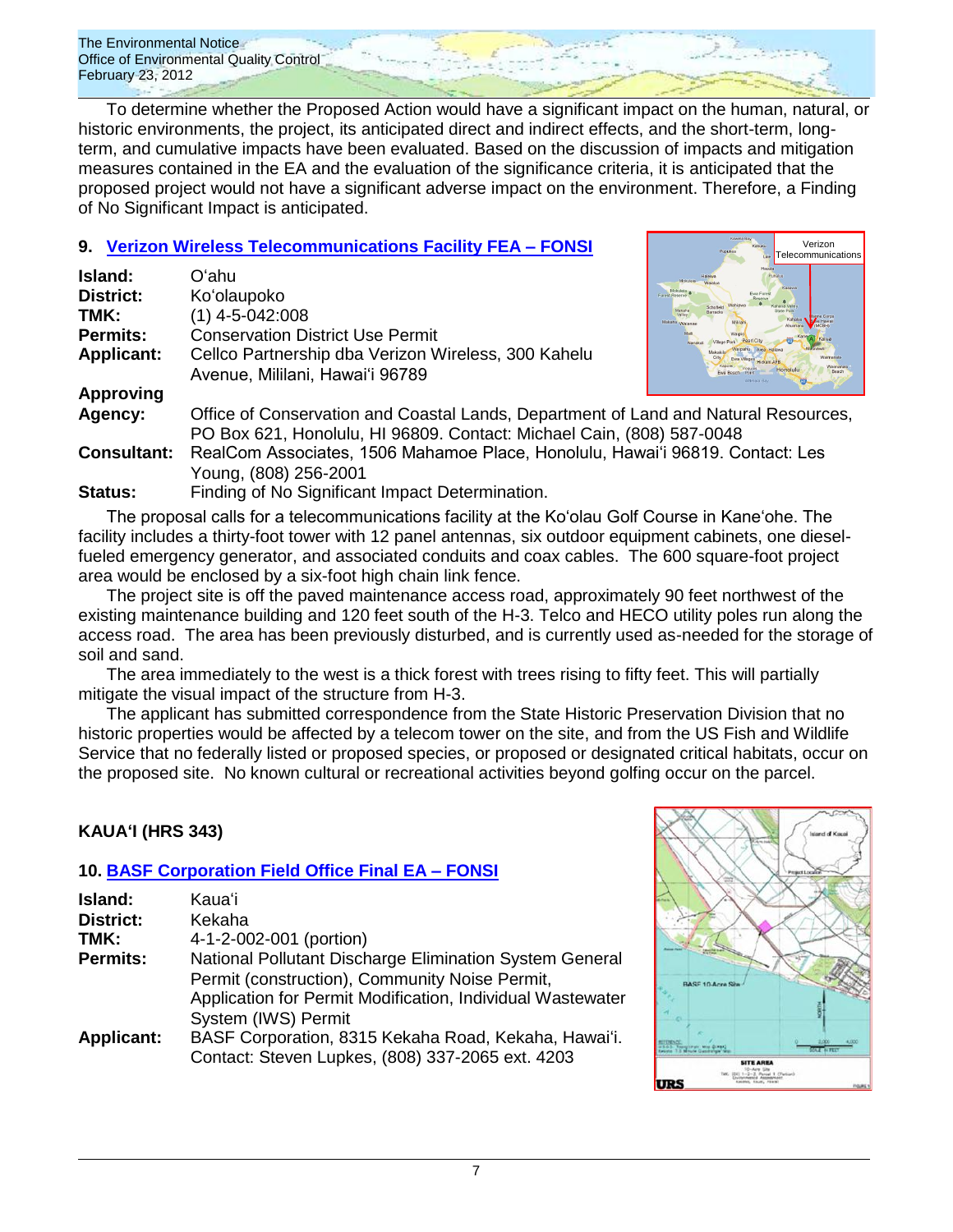| The Environmental Notice<br>Office of Environmental Quality Control |  |  |
|---------------------------------------------------------------------|--|--|
| February 23, 2012                                                   |  |  |

# **Approving**

| Agency: | State of Hawai'i Agribusiness Development Corporation, 235 South Beretania Street,                  |
|---------|-----------------------------------------------------------------------------------------------------|
|         | Room 205, Honolulu, Hawai'i 96813. Contact: Mr. James Nakatani, (808) 586-0186                      |
|         | <b>Consultant:</b> URS Corporation, 4225 Executive Square, Suite 1600, La Jolla, CA 92037. Contact: |
|         | Andrew Martin, (858) 812-8259                                                                       |
| Status: | Finding of No Significant Impact Determination.                                                     |

BASF proposes to construct and operate a field office (the Proposed Action) near Kekaha, Kauaʻi. The Proposed Action would occur on approximately 10 acres of State-owned land licensed to BASF by ADC. The field office would include a research station, seed handling area, and machine storage area. The field office will consist of seven interconnected buildings, including an office attached to a seed handling building with a canopy for two dryer buildings, machine shed, equipment storage area, employee pavilion, and shade house. Small bench top equipment would be used to thresh and clean small quantities of seed. No crops would be cultivated on the site. The Proposed Action would develop driveways, parking areas, and install a perimeter fence.

The Proposed Action would consolidate BASF field office operations on the Mana Plain. Current operations are dispersed over a large area as far west as the Mana Drip Station and as far east as eastern Kekaha. The site is accessible from Kaumualiʻi Highway. By consolidating operations, the Proposed Action will decrease time lost during travel from the field to current field office locations, improve worker safety, promote seed purity and quality control, and provide secure storage areas for machinery, tools, and equipment.

# **NEPA NOTICE**

# **11. [Advanced Technology Solar Telescope \(ATST\)](http://oeqc.doh.hawaii.gov/Shared%20Documents/EA_and_EIS_Online_Library/NEPA%20and%20Other%20Documents/2012-02-23-NEPA-Supplemental-FEA-Advanced%20Technology-Telescope-Haleakala.pdf) Supplemental FEA – FONSI**

| Island:                    | Maui                                                                   |
|----------------------------|------------------------------------------------------------------------|
| <b>District:</b>           | Waiakoa, Papa'anui, Makawao                                            |
| TMK:                       | (2) 2-2-07:005, 008, 009, 012, 013, 014, 016, and 017                  |
| <b>Permits:</b>            | <b>None</b>                                                            |
| <b>Proposing/Approving</b> |                                                                        |
| Agency:                    | National Science Foundation, 4201 Wilson Boulevard,                    |
|                            | Room 1045, Arlington, VA 22230. Telephone: (703)                       |
|                            | 292-4909                                                               |
|                            | <b>Consultants: KC Environmental, Inc., P.O. Box 1208, Makawao, HI</b> |
|                            | 96768. Contact: Charlie Fein, (808) 281-7094 and                       |
|                            | CH2M HILL, 155 Grand Ave, Suite 800, Oakland, CA 94612.                |
|                            | Contact: Leslie Tice, (510) 587-7505                                   |
| Status:                    | Finding of No Significant Impact Determination.                        |



The National Science Foundation (NSF) completed a Final Environmental Impact Statement (FEIS) for the Advanced Technology Solar Telescope (ATST) Project in July 2009 and a Record of Decision (ROD) was published in December 2009. Since that time, updated design and consultation have resulted in changes and additions to the Project, some of which required supplemental environmental review. As part of the ATST Project implementation, the NSF proposes to (a) alter the number of vehicles accessing the ATST Project site, and (b) incorporate an upgrade to two Federal Aviation Administration (FAA) towers located on FAA property adjacent to the Haleakalā Observatories (HO) site where the ATST Project is approved by NSF for construction. No significant impacts were identified as a result of either of these proposed actions. Through implementation of mitigation measures set forth in the FEIS and the ROD (including those provided for in the 2009 Programmatic Agreement, as amended, executed in compliance with the National Historic Preservation Act), and the project conservation measures set forth in the 2011 Habitat Conservation Plan and accompanying Environmental Assessment (including those provided for in the June 2011 Biological Opinion issued by the U.S. Fish and Wildlife Service), the potential for adverse impacts would be avoided.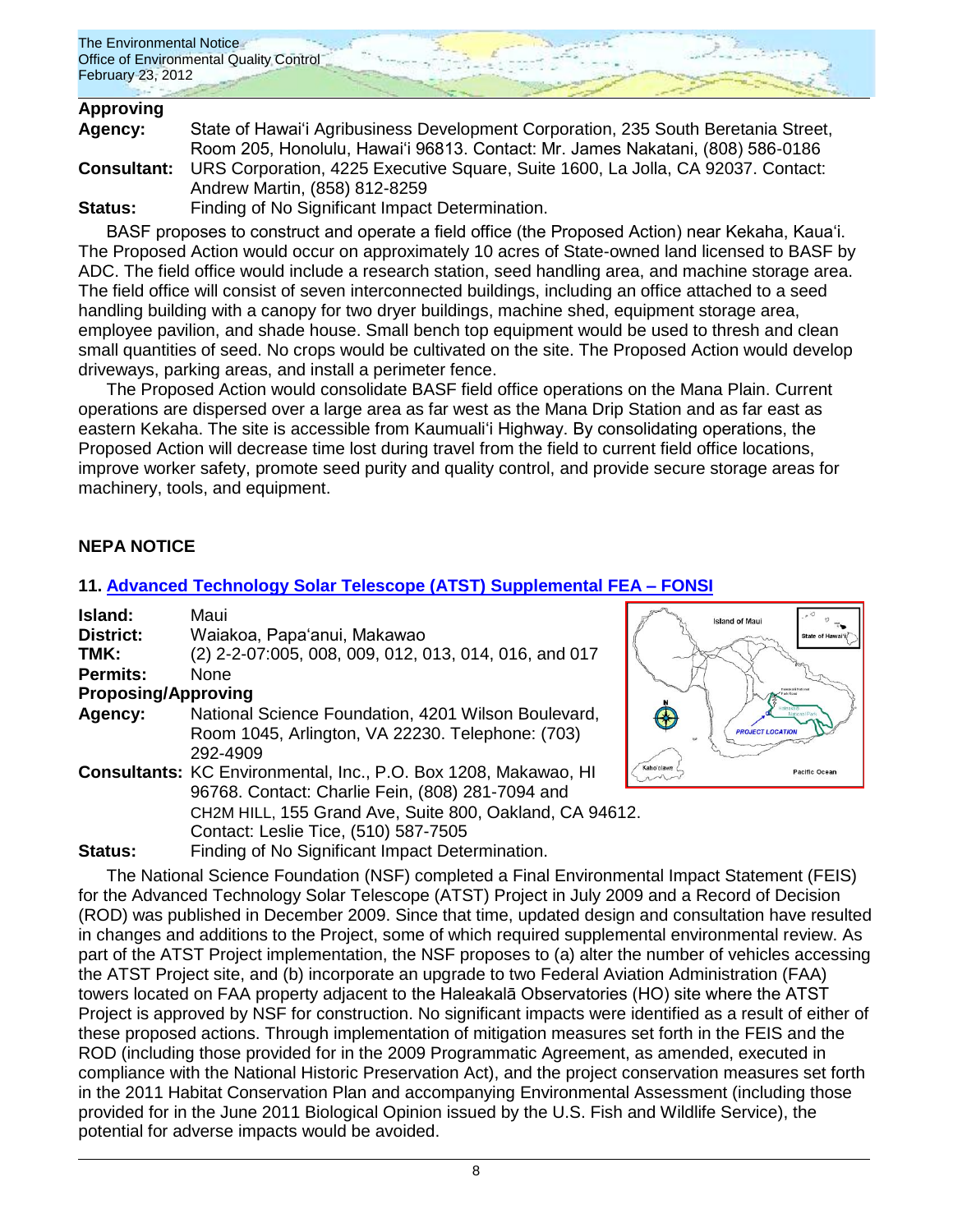The Final Supplemental EA is tiered to the July 2009 ATST FEIS and the 2011 Environmental Assessment addressing conservation measures, focusing on the potential impacts of the project components that have been developed or have changed since completion of that document. The Supplemental EA was prepared pursuant to the National Environmental Policy Act and NSF's NEPAimplementing regulations. An environmental assessment is not required under State of Hawai'i Chapter 343 pursuant to Hawai'i Revised Statutes Section 343-5. The Section 106 process was combined with NSF's NEPA process pursuant to 36 C.F.R. 800.3.

**Agency Determination:** Based on the information contained in the Final Supplemental EA, NSF determined that the proposed actions will not have a significant impact on the environment. Accordingly, NSF issued a Finding of No Significant Impact.

# **COASTAL ZONE MANAGEMENT NOTICES**

# **Federal Consistency Review**

The Hawaiʻi Coastal Zone Management (CZM) Program has received the following federal actions to review for consistency with the CZM objectives and policies (HRS 205A). Public notice is pursuant to Section 306(d)(14) of the National Coastal Zone Management Act of 1972, as amended. For more information, call John Nakagawa at 587-2878. Neighbor islands call toll-free: Kauaʻi: 274-3141 x72878, Lānaʻi and Molokaʻi: 468-4644 x72878, Maui: 984-2400 x72878, or Hawaiʻi: 974-4000 x72878. Federal deadlines require that comments be received by the date specified. Send comments to: Office of Planning, Department of Business, Economic Development and Tourism, P.O. Box 2359, Honolulu, HI 96804. Email: [jnakagaw@dbedt.hawaii.gov](mailto:jnakagaw@dbedt.hawaii.gov) or Fax: (808) 587-2899.

**Mamalahoa Highway Drainage Improvements at Kawa Flats, Kaʻū District, Hawaiʻi**

**Applicant:** State of Hawaiʻi Department of Transportation, Highways Division **Contact:** Mr. Ron Terry, Geometrician Associates, (808) 969-7090

**Federal Action:** Federal Funding

**Federal Agency:** Federal Highway Administration

**Location:** Kawa Flats, Kaʻū District, Hawaiʻi

TMK: (3) 9-5-16: 6, 22, 25, 26

**CZM Contact:**John Nakagawa, 587-2878, [jnakagaw@dbedt.hawaii.gov](mailto:jnakagaw@dbedt.hawaii.gov)

**Proposed Action:** The State of Hawaiʻi Department of Transportation, Highways Division, proposes to construct drainage improvements along a 3,700-foot section of the Mamalahoa Highway (State Route 11) located at Kawa Flats in the Kau District, Hawaii. The highway was constructed over 50 years ago with no drainage facilities for this low-lying section. Flood waters from an intermittent stream frequently overtop the highway and completely close this route. The proposed work involves raising the highway surface a maximum of 10 feet to place the road surface two feet above the 50-year flood level. A reinforced concrete box culvert, 84 feet wide by 8 feet tall, would be placed beneath the highway to convey the flood waters. An unlined rock channel, 260 feet long by 20 feet wide, would be constructed to connect the culvert to a drainage basin located to the south. The culvert and channel are intended to provide proper drainage capacity that would essentially maintain the current runoff patterns and flow depths but allows the runoff to pass under, rather than over, the highway. A second smaller culvert would be installed beneath the highway south of the main culvert to facilitate local drainage and avoid the creation of semi-permanent ponds. The Draft Environmental Assessment, with maps, plans and other detailed information, may be found on the OEQC website in the November 23, 2011 issue of The Environmental Notice: <http://hawaii.gov/health/environmental/oeqc/index.html>

**Comments Due:** March 8, 2012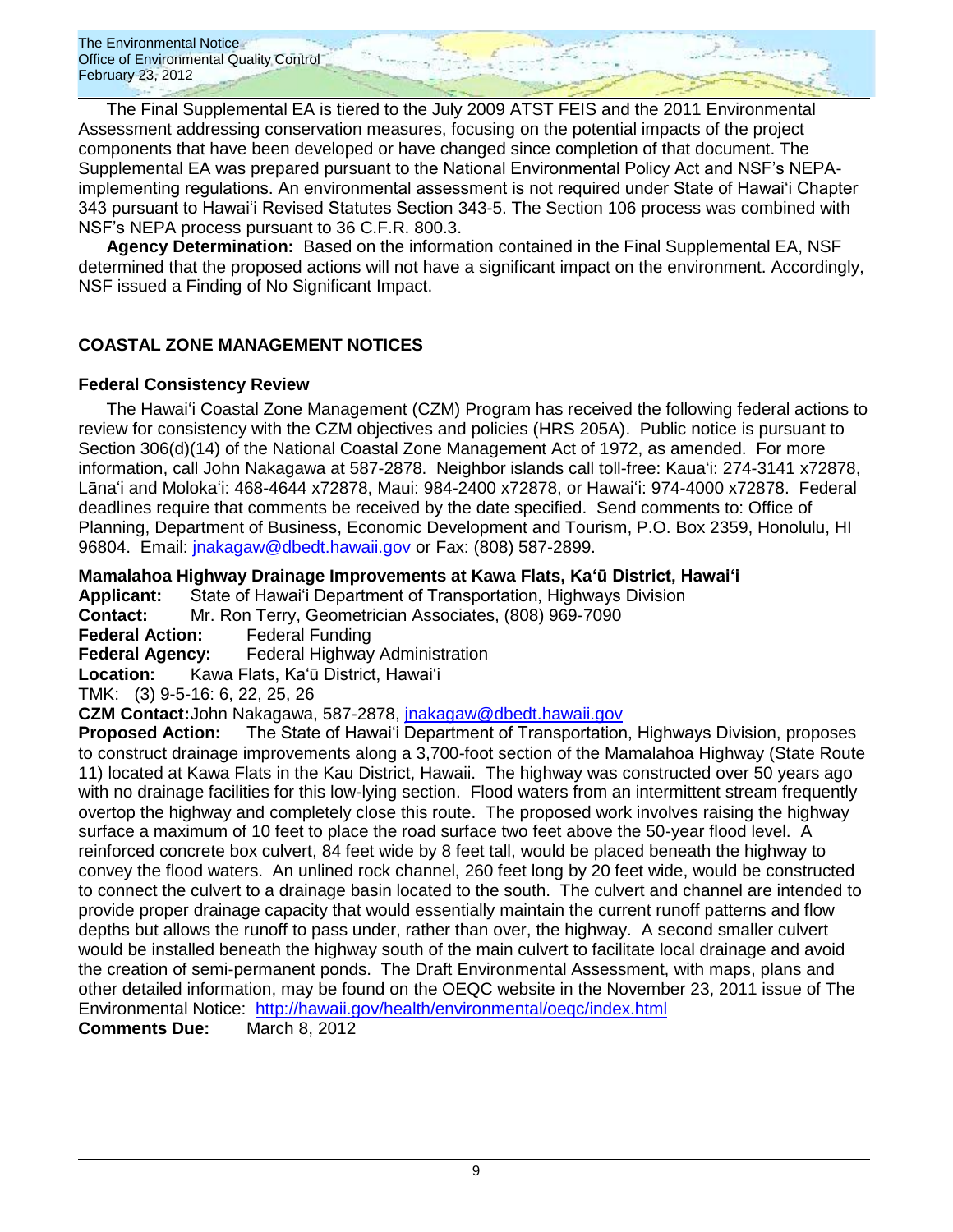# **Special Management Area (SMA) Minor Permits**

The SMA Minor permits below have been approved or are pending approval (HRS 205A-30). For more information, contact the county/state Planning Department. Honolulu (523-4131); Hawaiʻi (961-8288); Kauaʻi (241-6677); Maui (270-7735); Kakaʻako or Kalaeloa Community Development District (587-2840).

| Location (TMK)                                                                                | Description (File No.)                                                         | Applicant/Agent                     |  |
|-----------------------------------------------------------------------------------------------|--------------------------------------------------------------------------------|-------------------------------------|--|
| Hawai'i: (adjacent to 2-1-003: 001, 2-1-<br>006: 012, 2-1-011: 005 and 9-6-001: 003<br>& 013) | Construction of a Bus Stop and Shelter<br>within the Right-of-Way (SMM 12-202) | County Hawai'i, Mass Transit Agency |  |
| Maui: Hana (1-4-008: 001)                                                                     | Insert Well Caseing (SM2 20120008)                                             | <b>Gary Stice</b>                   |  |
| Maui: Lahaina (4-6-028: 030)                                                                  | Kitchen Remodeling (SM2 20120009)                                              | Dave & Cheryl Houston               |  |
| Maui: Honokowai (4-4-001: 057)                                                                | Storage Container (SM2 20120010)                                               | Darin Fukunaga                      |  |
| Maui: Kihei (2-2-024: 028)                                                                    | Enclosure for Ice Vending Machine<br>(SM2 20120011)                            | Island Ice Company                  |  |
| Maui: Huelo (2-9-007: 052)                                                                    | Proposed 3 Lot Subdivision (SM2)<br>20120012)                                  | Jeffree Trudeau                     |  |

# **SHORELINE NOTICES**

# **Shoreline Certifications and Rejections**

The shoreline notices below have been proposed for certification or rejection by DLNR (HRS 205A-42 and HAR 13-222-26). Any person or agency who wants to appeal shall file a notice of appeal in writing with DLNR no later than 20 calendar days from the date of this public notice. Send the appeal to the Board of Land and Natural Resource, 1151 Punchbowl Street, Room 220, Honolulu, HI 96813.

| File No. | <b>Proposed/Rejected</b>                   | -ocation                                                                                                                                                                                                                                                                  | <b>Applicant/Owner</b>                          | TMK         |
|----------|--------------------------------------------|---------------------------------------------------------------------------------------------------------------------------------------------------------------------------------------------------------------------------------------------------------------------------|-------------------------------------------------|-------------|
| OA-1465  | <b>Proposed Shoreline</b><br>Certification | Lot 14 Pine Wood Beach Tract File Plan 459<br>situate at Mokuleia, Waialua, O'ahu<br>Address: 68-011 La'au Paina Place<br>Purpose: Calculate building potential and<br>obtain building permit                                                                             | Wesley T. Tengan/<br>Melanie Holt               | 6-8-009:012 |
| MA-495   | <b>Proposed Shoreline</b><br>Certification | Portion of Royal Patent 1726, Land<br>Commission Award 559 to Kauliokamoa &<br>designation of Easement "A" situate at<br>Lahaina. Maui<br>Address: 303 Front Street<br>Purpose: Repair and remodel of existing<br>building                                                | Christine Ho/ Christine<br>K. Ho, Trustee       | 4-6-003:005 |
| HA-446   | <b>Proposed Shoreline</b><br>Certification | Parcel 12, portion of R.P. 4475, L.C. Aw. 7713,<br>Ap. 43 to V. Kamamalu at Holualoa $1^{st}$ & $2^{nd}$ .<br>North Kona, Hawai'i<br>Address: Vacant land-no address available<br>Purpose: To obtain permits and/or variances<br>for building a residence on the property | Wes Thomas<br>Associates/ George A.<br>Sandusky | 7-6-016:012 |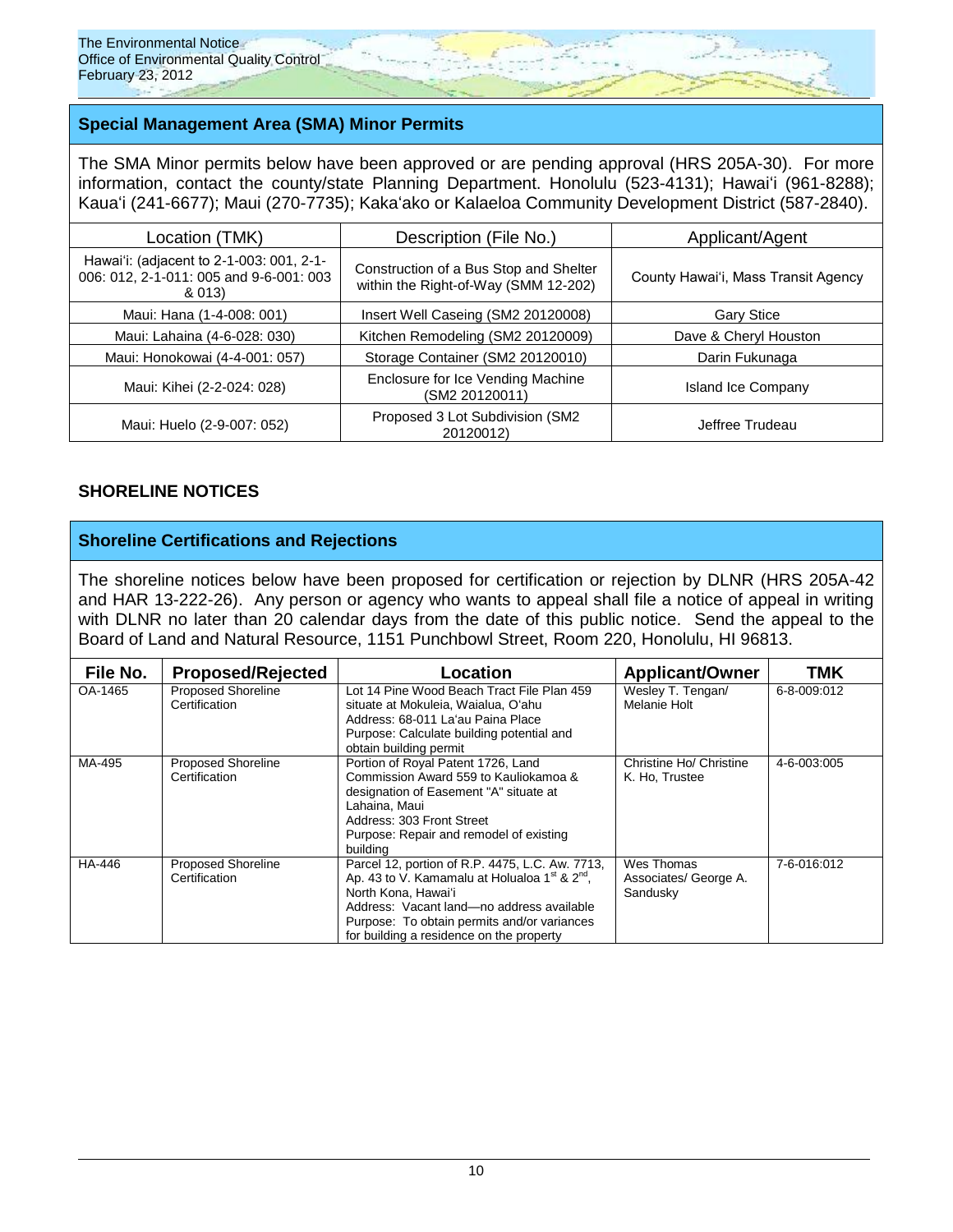# **Shoreline Certification Applications**

The shoreline certification applications above are available for review at the DLNR Offices on Kauaʻi, Hawaiʻi, Maui, and Honolulu, 1151 Punchbowl Street, Room 220 (HRS 205A-42 and HAR 13-222-12). All comments shall be submitted in writing to the State Land Surveyor, 1151 Punchbowl Street, Room 210, Honolulu, HI 96813 and postmarked no later than 15 calendar days from the date of the public notice of the application. For more information, call Ian Hirokawa at 587-0420.

| File No. | <b>Date</b> | <b>Location</b>                                                                                                                                                                                                                                                                      | <b>Applicant/Owner</b>                                          | <b>TMK</b>        |
|----------|-------------|--------------------------------------------------------------------------------------------------------------------------------------------------------------------------------------------------------------------------------------------------------------------------------------|-----------------------------------------------------------------|-------------------|
| MA-498   | 01/24/2012  | Exclusion "D" of Land Court Application 1846 (Map 1) being<br>a portion of Grant 234 to Linton L. Torbert and William<br>Wilcox situate at Papa'anui, Honuaula, Makawao, Maui<br>Address: 0 Makena Road<br>Purpose: SMA Permit                                                       | Akamai Land Surveying,<br>Inc./ State of Hawai'i                | 2-1-007:083       |
| MA-501   | 01/25/2012  | A portion of Royal Patent 8140, Land Commission Award<br>5230 to Keaweamahi, situate at Pulehunui, Kula, Maui<br>Address: 12 S. Kihei Road<br>Purpose: Maintenance of Waiakoa Gulch-SMA                                                                                              | Jason Roberts-CDF<br>Engineering LLC/ Ma'alaea<br>Surf AOAO     | 3-8-013:006       |
| KA-360   | 02/01/2012  | Lot 15, Wainiha Hui Land, being a portion of R.P. 7194,<br>L.C. Aw. 11,216:5 to M. Kekauonohi at Wainiha, Halelea,<br>Kauai<br>Address: 7242 Alamo'o Road<br>Purpose: Building permit                                                                                                | Brian M. Hennessy, Honua<br>Engineering, Inc./ Robert<br>Rucker | 5-8-008:031       |
| OA-1469  | 01/26/2012  | Lot 5, Kawailoa Beach Lots Section "E" Portion R.P. 4475,<br>L.C. Aw. 7713, Ap. 33 to V. Kamamalu situate at Kawailoa,<br>Waialua, O'ahu<br>Address: 61-715 Papailoa Road<br>Purpose: Building permit                                                                                | Walter P. Thompson, Inc./<br>Waialua Oceanview LLC              | 6-1-004:070       |
| OA-1470  | 01/30/2012  | Lot 45, Land Court Consolidation 87 Kai Nani Subdivision<br>situate at Wai'alae-Iki, Honolulu, O'ahu<br>Address: 1035 Kaimoku Place<br>Purpose: Building permit                                                                                                                      | Walter P. Thompson, Inc./<br>Dean & Eliza Cash                  | 3-5-058:007       |
| OA-1471  | 02/01/2012  | Portion of Old Government Road, Parcel 5, situate at<br>Ka'alawai, Kapahulu, Honolulu, O'ahu<br>Address: 3701-D Diamond Head Road<br>Purpose: Consolidation of properties                                                                                                            | Walter P. Thompson, Inc./<br><b>Richard Kelley</b>              | 3-1-038:042       |
| OA-1472  | 02/01/2012  | Lot 12, Kawailoa Beach Lots, Section C, situate at<br>Kawailoa, Waialua, Oahu<br>Address: 61-449 Kamehameha Highway<br>Purpose: Building permit                                                                                                                                      | Walter P. Thompson, Inc./<br>Michael Horack                     | $6 - 1 - 008:011$ |
| OA-1473  | 02/08/2012  | Lot 6-B, R.P. 7984, L.C. Aw. 4452, Ap.13 to H. Kalama and<br>Parcel 6-B-1 of Reclaimed (Filled) Land of Kaneohe Bay,<br>situate at Kaneohe, Ko'olaupoko, O'ahu<br>Address: 44-331A Kaneohe Bay Drive<br>Purpose: Consolidation of property and designation of<br>pedestrian easement | Walter P. Thompson, Inc./<br>Sherryl Beucher                    | 4-4-007:017       |
| OA-1474  | 02/06/2012  | Lot 160-B as shown on Map 66, Land Court Application<br>1095 situate at Kahuku, Ko'olauloa, O'ahu<br>Address: 56-1089 Kamehameha Highway<br>Purpose: Development planning                                                                                                            | ControlPoint Surveying,<br>Inc./ Makai Ranch, LLC               | 5-6-003:Por. 010  |
| OA-1475  | 02/10/2012  | Lot 85, Land Court Application 1052 as shown on Map 5,<br>situate at Makaha, Waianae, O'ahu<br>Address: 87-771 Moua Street<br>Purpose: Building permit                                                                                                                               | Wesley T. Tengan/ Kenneth<br>D. Ochi and Gene T. Ochi           | 8-4-006:007       |
| OA-1476  | 01/24/2012  | Lot 347-B Land Court Application 616, situate at Lanikai,<br>Ko'olaupoko, O'ahu<br>Address: 1450-B Mokulua Drive<br>Purpose: Development of property                                                                                                                                 | Dennis K. Hashimoto/ Honu<br>Hale Lanikai LLC                   | 4-3-003:096       |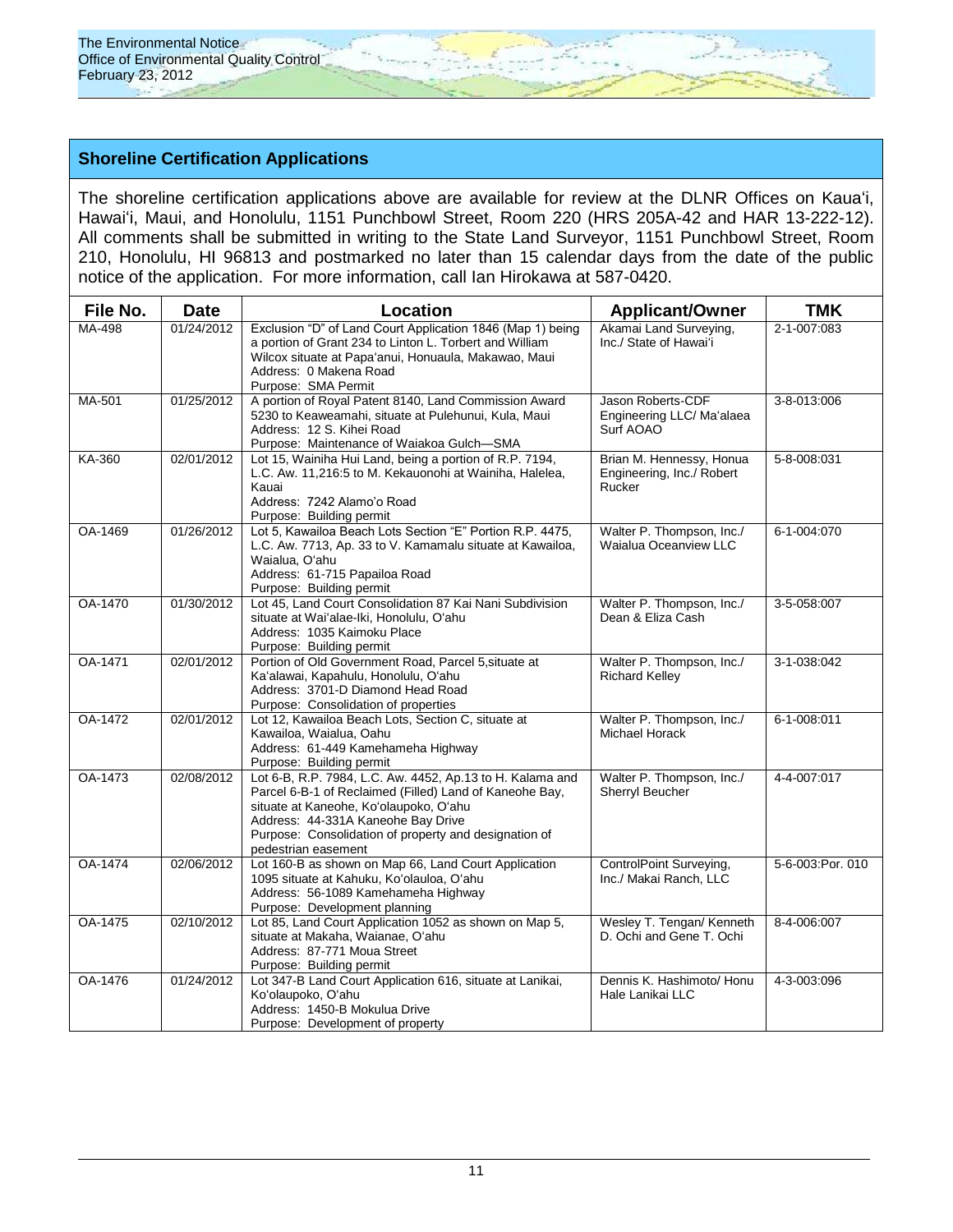# **POLLUTION CONTROL PERMITS**

Below are some pollution control permits before the State Department of Health (HRS 342B and HAR 11-60.1). For more information, contact the number given.

| <b>Branch</b><br><b>Permit Type</b>                      | <b>Applicant and</b><br><b>Permit Number</b>                                                                                                                                                             | Project<br>Location                                                              | <b>Date</b>                 | <b>Proposed</b><br><b>Use</b>                                           |
|----------------------------------------------------------|----------------------------------------------------------------------------------------------------------------------------------------------------------------------------------------------------------|----------------------------------------------------------------------------------|-----------------------------|-------------------------------------------------------------------------|
| Clean Air Branch,<br>586-4200, Covered<br>Source Permit  | <b>Grace Pacific Corporation</b><br><b>Renewal of Covered</b><br>Source Permit<br><b>Renewal Application</b><br>No. 0258-06<br><b>Minor Modification</b><br>Application No. 0258-07<br>CSP No. 0258-01-C | Located at:<br>Honokohau Quarry<br>Honokohau, Island of<br>Hawaiʻi               | Issued:<br>1/30/12          | 325 TPH Hot Mix<br>Asphalt (HMA) Plant                                  |
| Clean Air Branch,<br>586-4200, -Covered<br>Source Permit | Hawaiian Electric<br>Company, Inc. (HECO)<br><b>Significant Modification</b><br>Application No. 0686-02<br>CSP No. 0686-01-C                                                                             | Located at:<br>Rodgers Boulevard,<br>Honolulu<br>State of Hawai'i                | Comments<br>Due:<br>3/14/12 | Honolulu International<br>Airport Dispatch<br><b>Standby Generators</b> |
| Clean Air Branch,<br>586-4200, Covered<br>Source Permit  | AES Hawai'i, Inc.<br><b>Significant Modification</b><br>No. 0087-05<br>Amendment of CSP<br>No. 0087-02-C                                                                                                 | Located at:<br>91-086 Kaomi Loop,<br>Campbell Industrial Park,<br>Kapolei, O'ahu | Comments<br>Due:<br>3/16/12 | 203 MW Coal-Fired<br><b>Cogeneration Plant</b>                          |

# **FEDERAL NOTICES**

# **Nomination 12000058 of Withington House, Honolulu to the National Register of Historic Places** <http://www.gpo.gov/fdsys/pkg/FR-2012-02-21/pdf/2012-3833.pdf>

The National Park Service (NPS) announced the nomination of Withington House, situated at 3150 Huelani Place, Honolulu (12000058) for consideration for listing to the National Register of Historic Places. The nomination was received before January 21, 2012. Pursuant to section 60.13 of 36 CFR part 60, written comments are being accepted concerning the significance of the nominated properties under the National Register criteria for evaluation. Comments may be forwarded by United States Postal Service, to the National Register of Historic Places, National Park Service, 1849 C St. NW., MS 2280, Washington, DC 20240; by all other carriers, National Register of Historic Places, National Park Service, 1201 Eye St. NW, 8th floor, Washington DC 20005; or by fax, 202-371-6447. Written or faxed comments should be submitted by March 7, 2012. Before including your address, phone number, email address, or other personal identifying information in your comment, you should be aware that your entire comment including your personal identifying information - may be made publicly available at any time. While you can ask NPS in your comment to withhold your personal identifying information from public review, NPS cannot guarantee that it will be able to do so (see, 77 FR 9960, February 21, 2012)

# **Western & Central Pacific Fisheries Transshipment Prohibitions for Highly Migratory Species** <http://www.gpo.gov/fdsys/pkg/FR-2012-02-15/pdf/2012-3545.pdf>

The National Marine Fisheries Service (NMFS), National Oceanic and Atmospheric Administration (NOAA), of the U. S. Department of Commerce announced its advance notice of proposed rulemaking to prohibit the transshipment of highly migratory species (HMS) on the high seas to or from certain types of U.S. vessels that operate in the area of application of the Convention on the Conservation and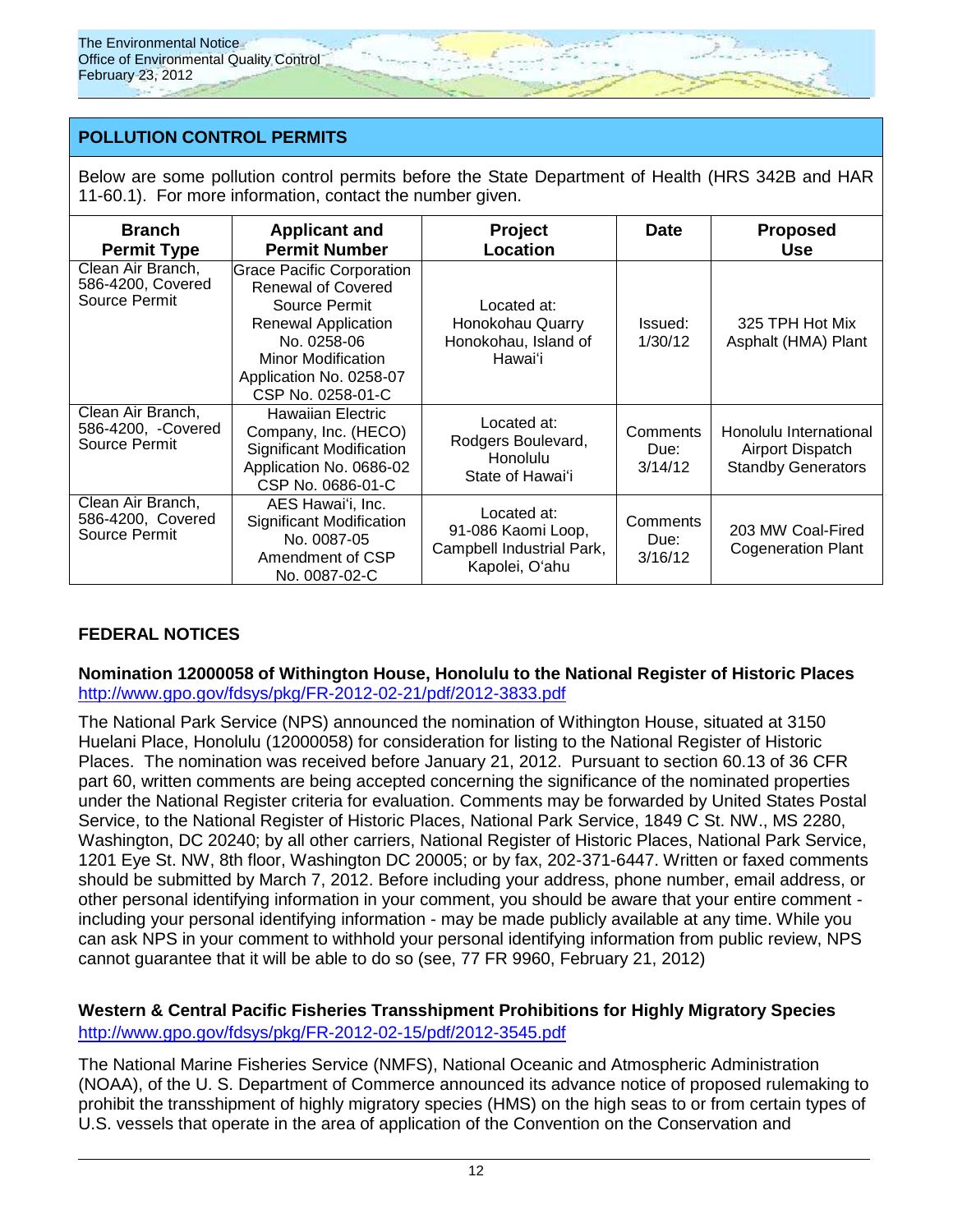Management of Highly Migratory Fish Stocks in the Western and Central Pacific Ocean (Convention). These regulations would implement certain decisions of the Commission for the Conservation and Management of Highly Migratory Fish Stocks in the Western and Central Pacific Ocean (Commission or WCPFC) in order to meet the obligations of the United States under the Convention. NMFS issues this advance notice of proposed rulemaking to solicit information and comments about HMS transshipment activities by U.S. vessels, and the potential effects of a prohibition on high seas transshipments in the Convention Area. Comments must be submitted in writing by April 16, 2012. Comments on this advance notice of proposed rulemaking (ANPR), identified by NOAA-NMFS-2012-0001, may be sent to either of the following addresses: *Electronic submission:* Submit all electronic public comments via the Federal e-Rulemaking portal *[http://www.regulations.gov;](http://www.regulations.gov/)* or *Mail:* Mail written comments to Michael D. Tosatto, Regional Administrator, NMFS, Pacific Islands Regional Office (PIRO), 1601 Kapiʻolani Blvd., Suite 1110, Honolulu, HI 96814–4700 (see, 77 FR 8758, February 15, 2012).

# **Reissuance of Nationwide Permits**

# <http://www.gpo.gov/fdsys/pkg/FR-2012-02-21/pdf/2012-3687.pdf>

The U. S. Army Corps of Engineers (Corps) is reissuing 48 of the 49 existing nationwide permits (NWPs), general conditions, and definitions, with some modifications. The Corps is also issuing two new NWPs, three new general conditions, and three new definitions. The effective date for the new and reissued NWPs will be March 19, 2012. These NWPs will expire on March 18, 2017. The NWPs will protect the aquatic environment and the public interest while effectively authorizing activities that have minimal individual and cumulative adverse effects on the aquatic environment. The NWPs and general conditions will become effective on March 19, 2012. For further information, please contact Mr. David Olson at (202) 761-4922, or by email at [david.b.olson@usace.army.mil](mailto:david.b.olson@usace.army.mil) or access the U. S. Army Corps of Engineers Regulatory Home Page at [http://www.usace.army.mil/CECW/Pages/cecwo\\_reg.aspx.](http://www.usace.army.mil/CECW/Pages/cecwo_reg.aspx) **Addresses:** U.S. Army Corps of Engineers, Attn: CECW–CO–R, 441 G Street NW., Washington, DC 20314–1000 (see, 77 FR 10184, February 21, 2012).